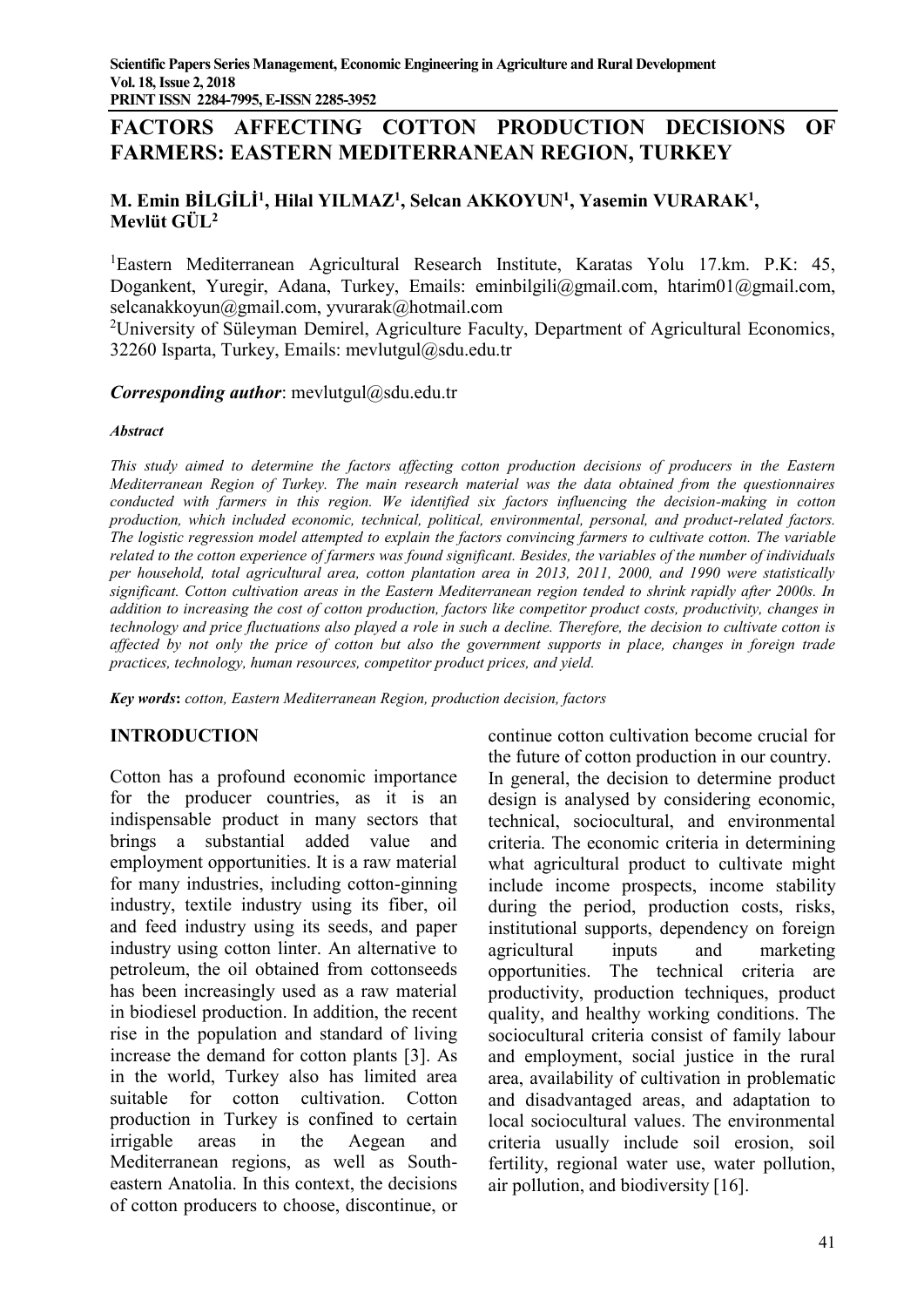#### **Scientific Papers Series Management, Economic Engineering in Agriculture and Rural Development Vol. 18, Issue 2, 2018 PRINT ISSN 2284-7995, E-ISSN 2285-3952**

Accurate insight into the structure and nature of the farmer's production objectives should precede any analysis of resource distribution and production behaviour [4]. In this context,<br>determining farmer goals could prove determining farmer goals could prove extremely beneficial. Determining the long or short-term goals of farmers can be quite useful in predicting economic behaviour. Goals are included in business models, thus helping farmers in decision-making. The identification of farmer's goals and targets contributes to the development of agricultural extension and relevant policies.

The cotton production in the research area was 462,678 tons in 1991, but this figure declined to 421,971 tons in 2016. The total area used for cotton cultivation accounted for 183,772 hectares in 1991, but this area decreased to 77,054 hectares in 2016. The region's share in Turkey's overall cotton production showed a significant drop from 30-35% in the 1990s to 18-27% in the 2000s. The region's share in cotton cultivation area in Turkey also declined from 17-34% in the 1990s to 16-24% in the 2000s (Fig. 1). Indeed, the region suffered considerable downturn in cotton production and cultivation area. However, while the cotton yield was 2,518 kg per hectare in early 1990s, this figure more than doubled (2.38 times), rising to 6,005 kg in 2016. This increase in cotton yield appears to have compensated the deficit in overall production activity.

The analysis of the changes in cotton production in the region reveals that cotton production in the region fluctuated between - 18% and +64% in the 1990s. In the 2000s, the change in cotton production in the region ranged between 19% and 27%, which means that 1990s showed much more fluctuation. The change in cotton plantations in the region ranged from -34.5% to +38.3% in 1990s, but 2000s witnessed a sharper fluctuation between 17.9% and 51.2%. The change in cotton production showed even more variation. However, in the 2000s cotton cultivation areas remained below the numbers in 1991. Cotton yield in the region was always above the yield achieved in 1991, except for 1992, 1995, and 1996 (Figure 2).



Fig. 1. Changes in cotton production, planting area and yield in the study area as compared to 1991 Source: TUIK [19]



Fig. 2. Changes in cotton production, planting area and yield in the study area as compared to 1991 Source: TUIK, [19]

Policy decisions for agricultural production are assessed taking into account social, environmental, and economic objectives. The protection of family businesses, improving the quality of life in rural areas and the protection of traditional agricultural products are among the social objectives. For environmental purposes, it is possible to consider promoting agricultural practices for environmental protection, contributing to the maintenance and conservation of natural areas. Criteria such as the provision of reasonable prices to consumers, the production of safe and healthy products, the promotion of competition between enterprises, the provision of adequate income for farmers, the guarantee of selfsufficiency at the national level can be given as examples of economic objectives of policies [7], [18].

Economists assume that limited resources are distributed to maximize profits. In addition to making the most profit, other goals can also be important. Moreover, it is no longer possible to run operations easily based on the assumption that profit maximization can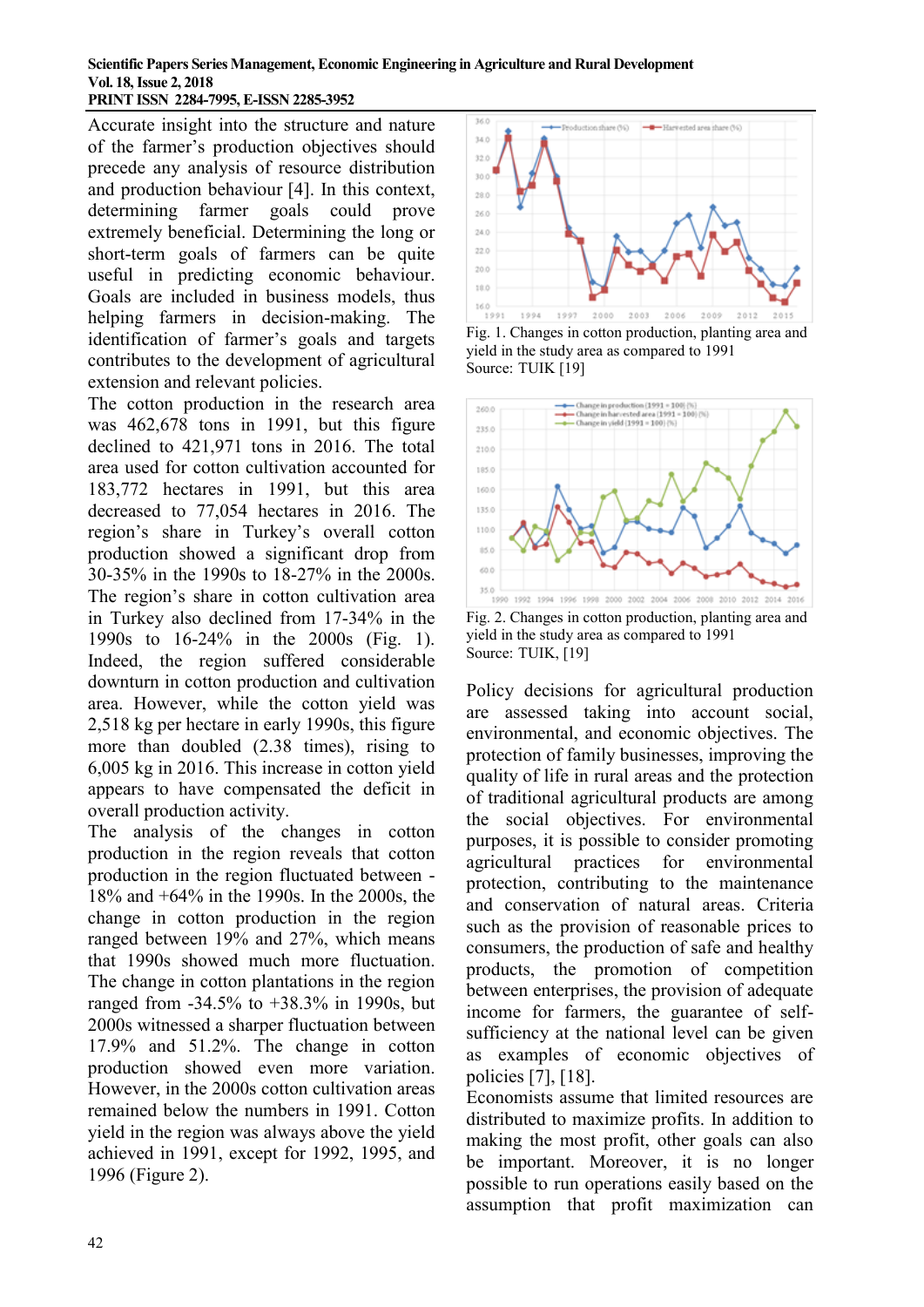adequately account for all observed operation behaviours. Although many farmers desire to achieve the highest profit, they may also want to carry out the least risky production. Determination of purpose structure provides ease of distribution of resources [20], [5]. A sufficient understanding of the structure and nature of the farmers' production objectives should precede the analysis of any resource allocation and production behaviour [4]. In this context, there are many benefits to determining farmer goals. Determining the goals of farmers can be useful in predicting economic behaviour. Goals are included in business models, helping farmers in decisionmaking. The introduction of farmer goals and objectives contributes to the development of agriculture policy and publishing programs [20].

Over the past 20 years, cotton cultivation areas have tended to show a steady decline across Turkey and in the Eastern Mediterranean region. In recent years, shrinking of cotton cultivation lands has been more pronounced. It is of vital importance in this context that we analyse the mechanisms of farmer's decision about what to cultivate, which is one of the fundamental issues to address. There has been no research looking into the reasons why the farmers in the Eastern Mediterranean region have been abandoning cotton production and looking to grow other crops. This study therefore seeks answers to this problem in the region.

This study aimed to determine the factors affecting cotton production decisions among the farmers in the Eastern Mediterranean Region of Turkey.

## **MATERIALS AND METHODS**

The main research material was the data from the surveys conducted with cotton producers in the Eastern Mediterranean Region. There are five provinces in the region: Adana, Mersin, Kahramanmaraş, Osmaniye and Hatay. The questionnaires were administered in the cities of Adana, Mersin, and Hatay. We used the proportionate stratified random sampling in determining the number of samples to represent the main population in

studying the factors influencing the farmer's decision to cultivate cotton in the Eastern Mediterranean Region. Using the proportional sampling formula, the sample volume was determined as 194 farmers with 95% confidence interval and 5% error margin. In the region, the cotton cultivation areas showed declines and expansions over the years. Determining the measures that could be taken to prevent the increase or decrease of cotton production in the region was another goal of the study. For this purpose, taking into consideration the year 1995, when the cotton cultivation areas reached the highest level in the Eastern Mediterranean Region, the number of the survey was determined according to the cultivation areas in the provinces and districts. Accordingly, data obtained at face-to-face interviews with a total 194farmers, including 100 farmers from Adana, 60 from Hatay, and 34 from Mersin. Factor analysis was used to determine the factors influencing the decision to cultivate cotton among farmers. Factor analysis refers to a class of multivariate statistical methods aiming for data reduction and summarization. In general, it mainly analyses the relationships between large numbers of variables and then explains these variables by main dimensions (factors). In addition, in this method, each factor can be seen as a dependent variable, which is a function of the original observation values [10].

The general factor model has many forms. The most commonly used are "common factor analysis" and "component factor analysis". The choice of factor model depends on the purpose of the study. The mathematical model of factor analysis is similar to multiple regression equations. Each variable is expressed as a linear combination of actually unobservable factors.

The Logistic Regression model was used to explain the influence of various factors on farmer's decision to cultivate cotton. Logistic regression is a nonlinear regression model specially designed for binary dependent variables. If the dependent variable in the model is expressed by two categories, the model is called "Binary Logistic Regression Model", and if it is expressed in more than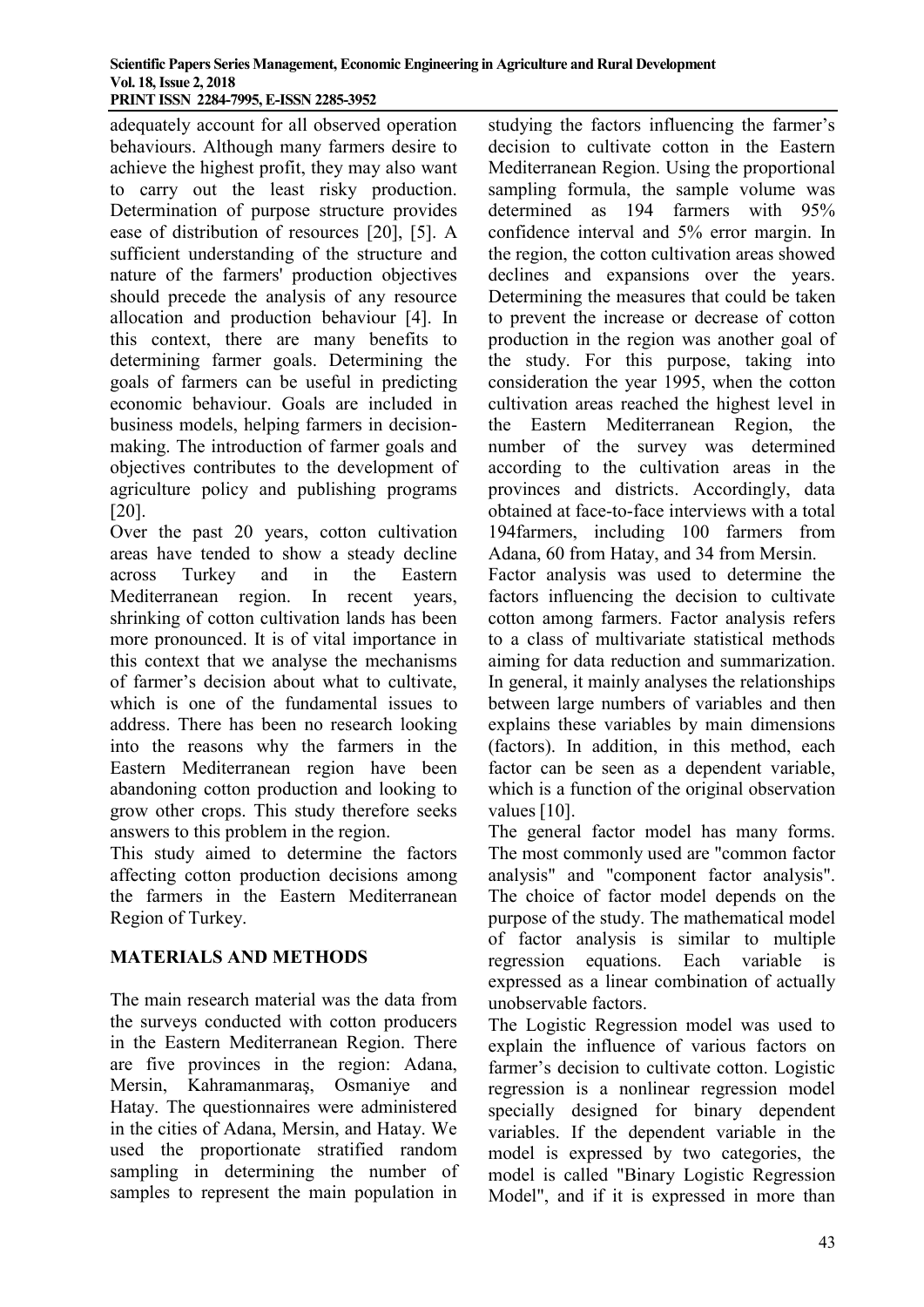two categories of the dependent variable, it is called "Multinomial Logistic Regression Model" [13]. In the binary logistic regression model, the observed dependent variable can take only two values: "0" and "1". If the event occurs, it will take the value 1 and if it does not it takes the value 0 [24].

# **RESULTS AND DISCUSSIONS**

The individual and household characteristics of the farmers were found to be important factors in decision-making in agricultural activities. The mean age of the farmers interviewed was 57 years, ranging from 38 to 68 years. The education level of the farmers was 6 years on average. Although they were predominantly elementary school graduates, there was a wide range of educational differentiation from primary school to university. Agricultural experience was 27 years on average, showing a variation between 5-45 years.

The household size of the farmers ranged from 2 to 38 persons, with an average of 4 people per household. Two persons from every household were involved in agricultural activities. Membership to agricultural cooperatives was an important factor influencing their decision-making. About 79% of the producers in the study were members of an agricultural cooperative, with 83% of them actively participating in cooperative activities. The farmer's land assets, ownership status and characteristics of land were important elements in agricultural activities. The land assets of interviewed producers accounted for 56 decares on average, ranging from 1 to 392 decares. The mean land owned by the farmers was 45 decares, and the average rented and sharecropping land was 24 decares. There was a wide variation in the size of the owned, rented and sharecropping land.

Cotton cultivation areas in the Eastern Mediterranean region began to shrink rapidly after 2000s. Cotton cultivation histories of the farmers in the region were examined to determine the reasons why they gave up cotton production.

Cotton cultivation areas covered by the study were 18 decares on average in 1990. In 2013, the average cotton plantation area increased to 26 decares, which was associated with the incentive policies and cotton prices.

The change in the cotton cultivation areas in the Eastern Mediterranean region was largely attributed to the changes in the cost and price of competitive products. The producers turned to alternative products. The alternative product's growing conditions, profitability, prevalence in the region were important factors in decision-making. It was found that 77% of the farmers who gave up cotton production began to cultivate corn and 23% began to produce soybean. The main reason for preferring corn over cotton was lower cost, lower labour force and its ease of cultivation as compared to cotton.

The cotton plantation area of the farmers interviewed in the Eastern Mediterranean region was 172 decares on average. In 2013, farmers who produced cotton were found to have cultivated cotton in minimum 20 decares and maximum 400 decares of land. Average yield of cotton in the region was 541 kg. It was determined that the minimum cotton yield was 450 kg and the maximum yield was 600 kg. In the research area, the average income from cotton was TRY794 per decare, ranging from TRY428 to TRY1020. The average cost of cotton production was TRY596, and the lowest production cost for farmers was TRY551 and the highest was TRY637.

The average absolute profit from the cotton production in the region was calculated as TRY197. The lowest absolute profit of the farmers was -TRY160, while the highest profit was TRY445. Absolute profits differed widely in the region. The main reasons for this variation could be factors such as yield, price and different production techniques. In particular, the producers with a yield above the regional average had higher absolute profit values. The relative profit in cotton production was calculated as 1.33. Previous studies performed in different regions also found a low relative profit value in the production of cotton. For example, Yılmaz and Gül [22] calculated the relative profit in cotton production in Antalya as 1.02. Similarly, Kuzgun et al. [12] found that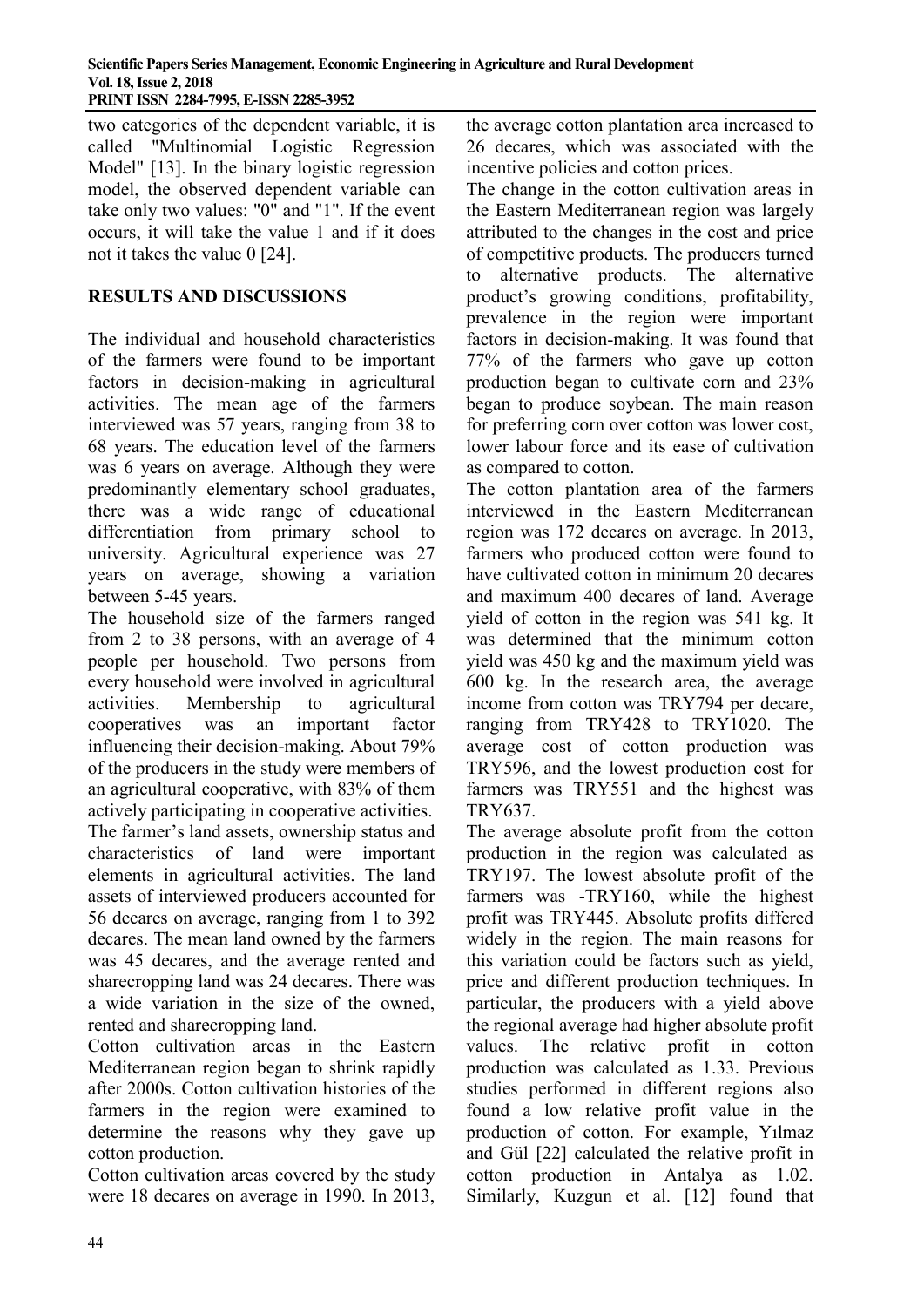relative profits in cotton production varied between 0.93 and 1.36 in 1992 and 1998. Yılmaz [21] reported that the absolute profit in all farmer groups was negative and the relative profit was 0.85 in Antalya. Sağlam [17] found that the relative profit in cotton production was 0.83 in Adana. Karlı et al. [11] estimated that the relative profit in cotton production in Şanlıurfa varied from 0.52 to 2.10, reporting significant variation in relative profit over the years.

The average land allocated to corn cultivation was 102 decares in the research area, which ranged from a minimum of 106 decares to a maximum of 700 decares. In the research area, the average corn yield per decare was 1,252 kg, ranging from 1,057 kg to 1,400 kg. The average revenue from the corn cultivation was calculated as TRY761 per decare (range: TRY764-896). Average production cost per decare was TRY364, with the lowest being TRY365 TL and the highest TRY403.

The absolute profit from the corn production in the region was TRY397 per decare. The lowest absolute profit was TRY399, and the highest absolute profit in corn production was TRY525. The absolute profit values in corn production also showed a significant variation.

The average area for soybean cultivation in the research area was 74 decares on average (range: 81-230 decares). The mean soybean yield was 350 kg per decare (range: 355-425 kg). The average gross production value obtained from the soybean cultivation was TRY 543 per decare, ranging between TRY562 to TRY806. The average production cost for soybean was TRY241 per decare. The lowest production cost was calculated as TRY244, while the highest production cost for soybean production was TRY354.

The average absolute profit from the soybean production in the region was TRY302 per decare (range: TRY318-451). Variations in yield, price, and cultivation techniques seem to cause a signification variation in absolute profit values.

Absolute profit and relative profit values obtained from cotton production were lower than profits derived from corn and soybean production. Yurdakul and Ören [23]

investigated the relationship between cotton production cost, selling price and plantation area in Çukurova Region between 1971-1988, and they reported that the correlation coefficient between the changes in the net profit and the plantation area in the following year was 0.645. Özkan [14] reported that the greatest uncertainty in cotton production in Antalya between 1981 and 1995 was in absolute profit. Özkan [15] determined that cropping decisions of farmers were mainly based on net returns of cotton production and farmers in the past were influenced by a wide variety of factors in choosing farm enterprises. Akpınar and Gül [1] found that there was seasonal fluctuation in cotton prices in Cukurova region between 1981-1996and also there were severe fluctuations in real prices.

Table 1. Income, Cost and Profitability of Cotton, Corn and Soybean Production

| <b>Indicators</b> | Cotton | Corn  | Soybean | Corn/<br>Cotton | Soybean/<br><b>Cotton</b> |  |
|-------------------|--------|-------|---------|-----------------|---------------------------|--|
| Plantation        | 172    | 102   | 74      | 0.59            | 0.43                      |  |
| Area              |        |       |         |                 |                           |  |
| (decare)          |        |       |         |                 |                           |  |
| Yield             | 541    | 1,252 | 350     | 2.31            | 0.65                      |  |
| (kg/decare)       |        |       |         |                 |                           |  |
| Gross             | 794    | 761   | 543     | 0.96            | 0.68                      |  |
| Production        |        |       |         |                 |                           |  |
| Value per         |        |       |         |                 |                           |  |
| decare            |        |       |         |                 |                           |  |
| (TRY)             |        |       |         |                 |                           |  |
| Production        | 596    | 364   | 241     | 0.61            | 0.40                      |  |
| Cots per          |        |       |         |                 |                           |  |
| decare            |        |       |         |                 |                           |  |
| (TRY)             |        |       |         |                 |                           |  |
| Absolute          | 198    | 397   | 302     | 2.02            | 1.53                      |  |
| profit per        |        |       |         |                 |                           |  |
| decare            |        |       |         |                 |                           |  |
| (TRY)             |        |       |         |                 |                           |  |
| Relative          | 1.33   | 2.09  | 2.25    |                 |                           |  |
| Profit            |        |       |         |                 |                           |  |

Source: Own calculation.

In their technical efficiency study in cotton production, Günden [9] calculated the technical efficiency in cotton production in Menemen as 0.677, suggesting that the current yield could be increased by 32.3% under the same conditions. Aktürk [2] calculated the technical efficiency of cotton production in Söke as 0.839.

Binici et al. [6] reported that 72% of the enterprises in the Harran Plain were running inefficient operations. Gül et al. [8] reported that cotton-growing enterprises in the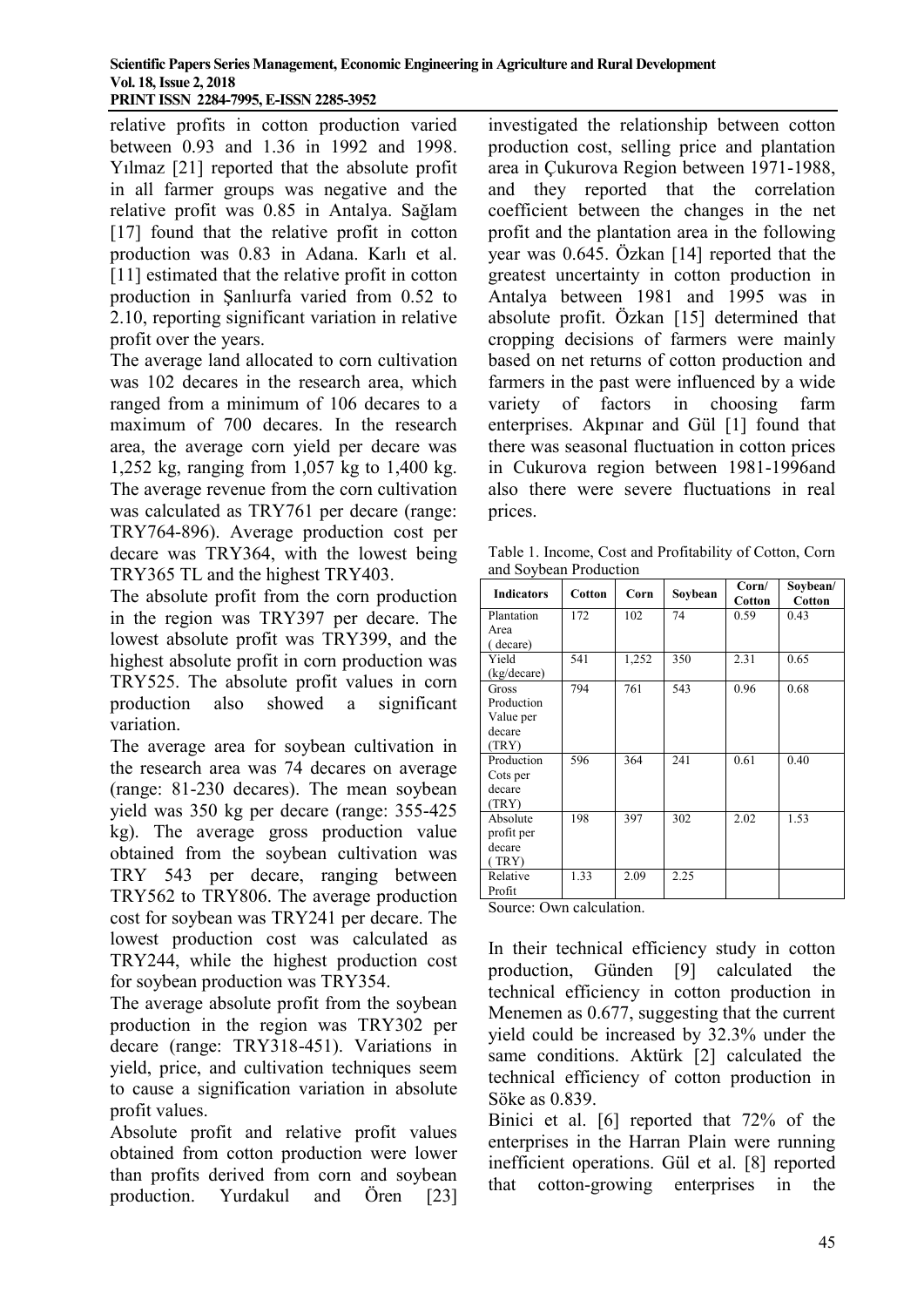Çukurova region could reduce their current input by 20% and still get the same output.

#### *Results of Factor Analysis*

A factor analysis was performed to reveal the factors that influenced the decision to cultivate cotton among the producers in the Eastern Mediterranean region. A total of 37 variables thought to be effective in farmer's decision-making were included in the analysis. The data on these variables were collected through a questionnaire using 5point Likert scale and the responses given by the participants were analysed.

The hypothesis that the correlation matrix obtained from the factors evaluated in the study is the identity matrix was rejected (Bartlett's Test of Sphericity 6574.294). In addition, the value of Kaiser-Meyer-Olkin (KMO) statistics was greater than 0.5 (KMO 0.670). Therefore, it is safe to say that a factor analysis was appropriate for these data.

Table 2. Logistic Regression Model ( $Y =$ Cotton Production Dummy)

| <b>Variables</b>                                                             | $\mathbf{1}$ | $\overline{2}$ | $\mathbf{3}$ | $\overline{\bf{4}}$ | 5        | 6     |
|------------------------------------------------------------------------------|--------------|----------------|--------------|---------------------|----------|-------|
| Production cost is high                                                      |              |                |              |                     |          | 0.557 |
| The profitability of alternative products is higher than the                 |              |                |              |                     |          | 0.520 |
| cotton                                                                       |              |                |              |                     |          |       |
| It sells for a low price                                                     |              |                |              |                     |          | 0.466 |
| Harvesting cotton is easy                                                    |              |                |              |                     |          | 0.422 |
| In a short time I can convert cotton into cash                               | 0.856        |                |              |                     |          |       |
| It is a traditional product                                                  | 0.843        |                |              |                     |          |       |
| Alternative product's marketing is easier than cotton                        | $-0.840$     |                |              |                     |          |       |
| There is storage possibilities                                               | 0.823        |                |              |                     |          |       |
| There are marketing issues                                                   | $-0.821$     |                |              |                     |          |       |
| Irrigation facilities are suitable for cotton farming                        | 0.818        |                |              |                     |          |       |
| I cultivate cotton out of habit                                              | 0.655        |                |              |                     |          |       |
| I get the opinion of other farmers when I decide to cultivate<br>cotton      |              | 0.730          |              |                     |          |       |
| I get the opinion of other family members in deciding to<br>cultivate cotton |              | 0.715          |              |                     |          |       |
| Cotton production gives me free time                                         |              | 0.593          |              |                     |          |       |
| This product is easy to grow                                                 |              | 0.491          |              |                     |          |       |
| It needs little hoeing and care                                              |              | 0.665          |              |                     |          |       |
| Pesticide costs are low                                                      |              | 0.615          |              |                     |          |       |
| Production cost of alternative product is lower than cotton                  |              | $-0.570$       |              |                     |          |       |
| Climate conditions are suitable for cotton farming                           |              |                | 0.858        |                     |          |       |
| The structure of our land is suitable for cotton farming                     |              |                | 0.856        |                     |          |       |
| Cotton cultivation involves many risks                                       |              |                | 0.627        |                     |          |       |
| I produce cotton as it is eligible for insurance                             |              |                | $-0.565$     |                     |          |       |
| It requires a lot of manual labour                                           |              |                | 0.492        |                     |          |       |
| It is widely cultivated in the region                                        |              |                | 0.452        |                     |          |       |
| It is suitable for machine use                                               |              |                |              | 0.721               |          |       |
| I do not have the necessary tools-equipment                                  |              |                |              | 0.667               |          |       |
| I produce cotton as there are reliable buyers                                |              |                |              | $-0.581$            |          |       |
| I am a member/officer of a cooperative or union related to the               |              |                |              |                     |          |       |
| product                                                                      |              |                |              | 0.573               |          |       |
| It is suitable for the use of family labour                                  |              |                |              | 0.555               |          |       |
| There is availability of unionization (cooperative etc.)                     |              |                |              | 0.530               |          |       |
| I enjoy cultivating this product                                             |              |                |              | 0.472               |          |       |
| I produce cotton due to the government subsidies                             |              |                |              |                     | $-0.550$ |       |
| I suffer financial troubles for production inputs                            |              |                |              |                     | $-0.696$ |       |
| I have experience in cotton cultivation                                      |              |                |              |                     | $-0.493$ |       |
| It is difficult to find workers                                              |              |                |              |                     | $-0.411$ |       |
| Alternative product requires less labour                                     |              |                |              |                     | 0.384    |       |
| Soil conditions are not suitable for any crops other than cotton             |              |                |              |                     | 0.370    |       |

Kaiser-Meyer-Olkin Measure of Sampling Adequacy: 0.670

Bartlett's Test of Sphericity: 6574.294 (sig: 0.000).

Source: Own calculation.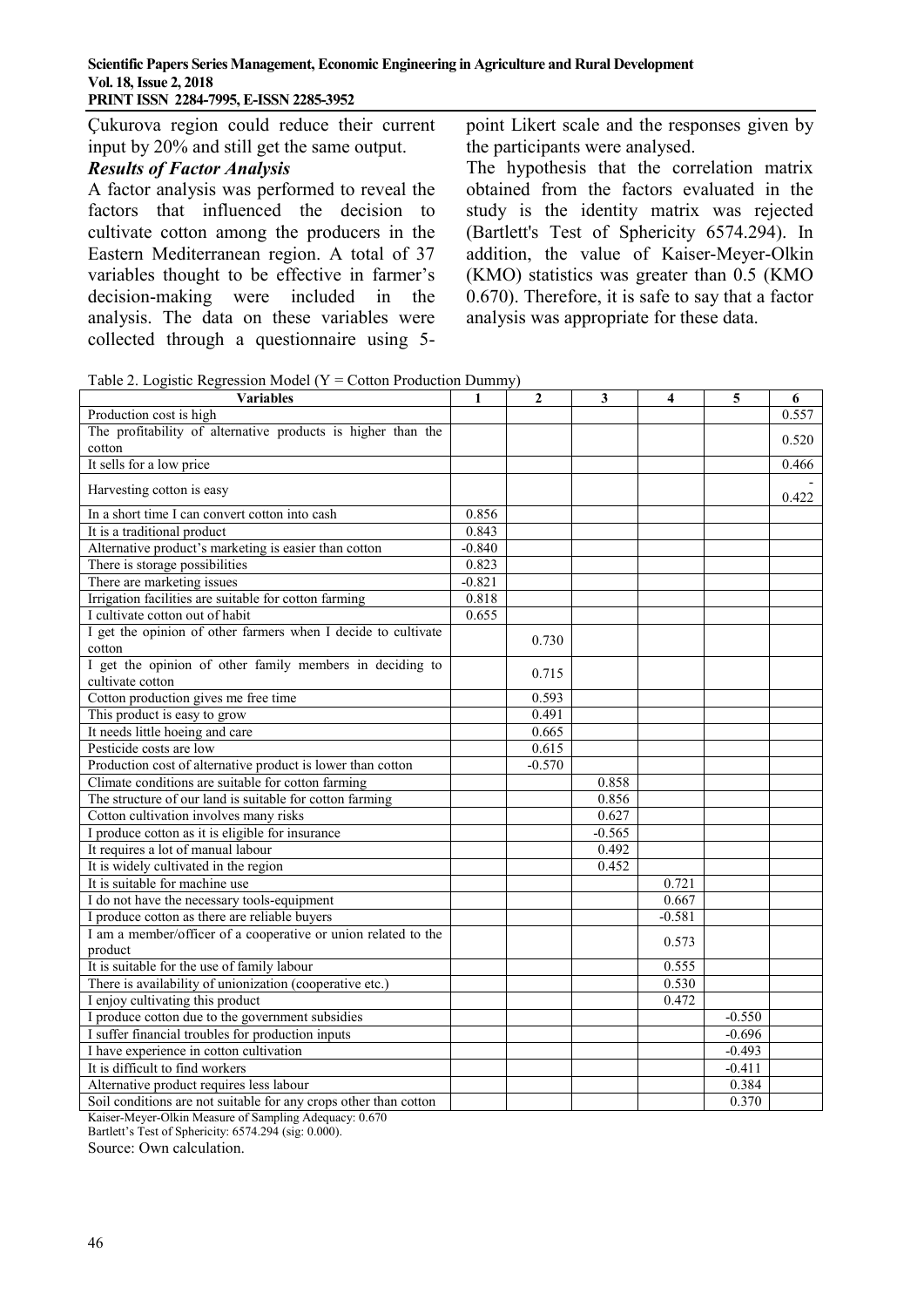An appropriate method should be selected after the factor analysis has been found to be suitable in the analysis of the available data. In the factor analysis, there are two basic approaches: principal component analysis and common factor analysis.

The principal components analysis was used in this study and eigenvalues were used to determine the number of factors.

A rotation can be applied in order to assign the data to more appropriate factor groups. In cases where the number of factors is high, more commonly used orthogonal rotation applications include "varimax, equamax and quartimax" and nonorthogonal ones include "direct oblimin, and promax" rotations. Various rotations were tried and the most favourable results were obtained from the varimax method. The results of the factor analysis performed are presented in Table 2.

As a result of factor analysis, 37 variables were reduced to 6 factor groups. Accordingly, Factor 1 was the product, Factor 2 personal, Factor 3 environmental, Factor 4 technical, Factor 5 politic, and Factor 6 economic factor. *Logistic Regression Model*

The dependent variable of the Logistic Regression model was the values 0 and 1, representing the events of cotton production and absence of production. The value 0 represents 98 farmers who cultivated an alternative product and the value 1 represents 96 farmers who cultivated cotton. In other words, 51% of the farmers produced a product alternative to cotton in 2013, while the remaining 49% produced cotton. Using this model, we attempted to explain the factors influencing the farmer's decision-making in the agricultural product to cultivate. The explanatory variables included the age of the producers (years), the education level (years), farming experience (years), the number of individuals in the household (persons), the number of individuals working in the agricultural activities in the household (persons), membership to an agricultural organization (member: 1, not member:0), cotton plantation area (decares) in 1990, 2000, 2011, 2012 and 2013, and the factors identified in the factor analysis were used in the model designation.

| 1400                                   |             |         |                 |                   |             |  |  |  |
|----------------------------------------|-------------|---------|-----------------|-------------------|-------------|--|--|--|
| Variable                               | Coefficient |         | <b>Standard</b> | Wald              | Probability |  |  |  |
|                                        |             |         | Error           | <b>Statistics</b> | ratio       |  |  |  |
| Constant                               | $-9.989$    |         | 9.908           | 1.017             | 0.000       |  |  |  |
| Education                              | $-0.044$    |         | 0.092           | 0.228             | 0.957       |  |  |  |
| Experience                             | 0.039       | $\star$ | 0.023           | 2.737             | 1.040       |  |  |  |
| Number of family members               | 0.320       | $\star$ | 0.176           | 3.319             | 1.378       |  |  |  |
| in<br>of families<br>Number<br>engaged |             |         |                 |                   |             |  |  |  |
| agricultural activities                | $-0.011$    |         | 0.268           | 0.002             | 0.989       |  |  |  |
| Membership to a cooperative            | $-0.480$    |         | 0.419           | 1.310             | 0.619       |  |  |  |
| <b>Cultivation Area</b>                | 0.006       | ***     | 0.002           | 7.101             | 1.006       |  |  |  |
| Personal factors                       | $-0.191$    |         | 0.188           | 1.036             | 0.826       |  |  |  |
| <b>Environmental factors</b>           | 1.717       |         | 1.880           | 0.834             | 5.566       |  |  |  |
| Political factors                      | $-0.243$    |         | 0.178           | 1.861             | 0.785       |  |  |  |
| Cotton 2013                            | 0.091       | $\ast$  | 0.049           | 3.411             | 1.095       |  |  |  |
| Cotton 2011                            | 0.177       | ***     | 0.058           | 9.327             | 1.194       |  |  |  |
| Cotton 2000                            | 0.011       | $***$   | 0.005           | 4.284             | 1.011       |  |  |  |
| Cotton 1990                            | $-0.009$    | $\ast$  | 0.005           | 2.760             | 0.991       |  |  |  |
| R Square                               | 0.57        |         |                 |                   |             |  |  |  |
| -2 Log likelihood                      | 205.57      |         |                 |                   |             |  |  |  |
| Model Accuracy of Prediction %         | 87.70       |         |                 |                   |             |  |  |  |

Table 3. Logistic Regression Model ( $Y = \text{Cotton Production Dummv}$ )

Significance levels: \* represents 0.10, \*\* 0.05 and \*\*\* 0.01. Source: Own calculation.

The model was generally meaningful and independent variables had a high explanatory power over the dependent variable in terms of horizontal cross-sectional data  $(R^2 = 0.57)$ . The model function's ability to produce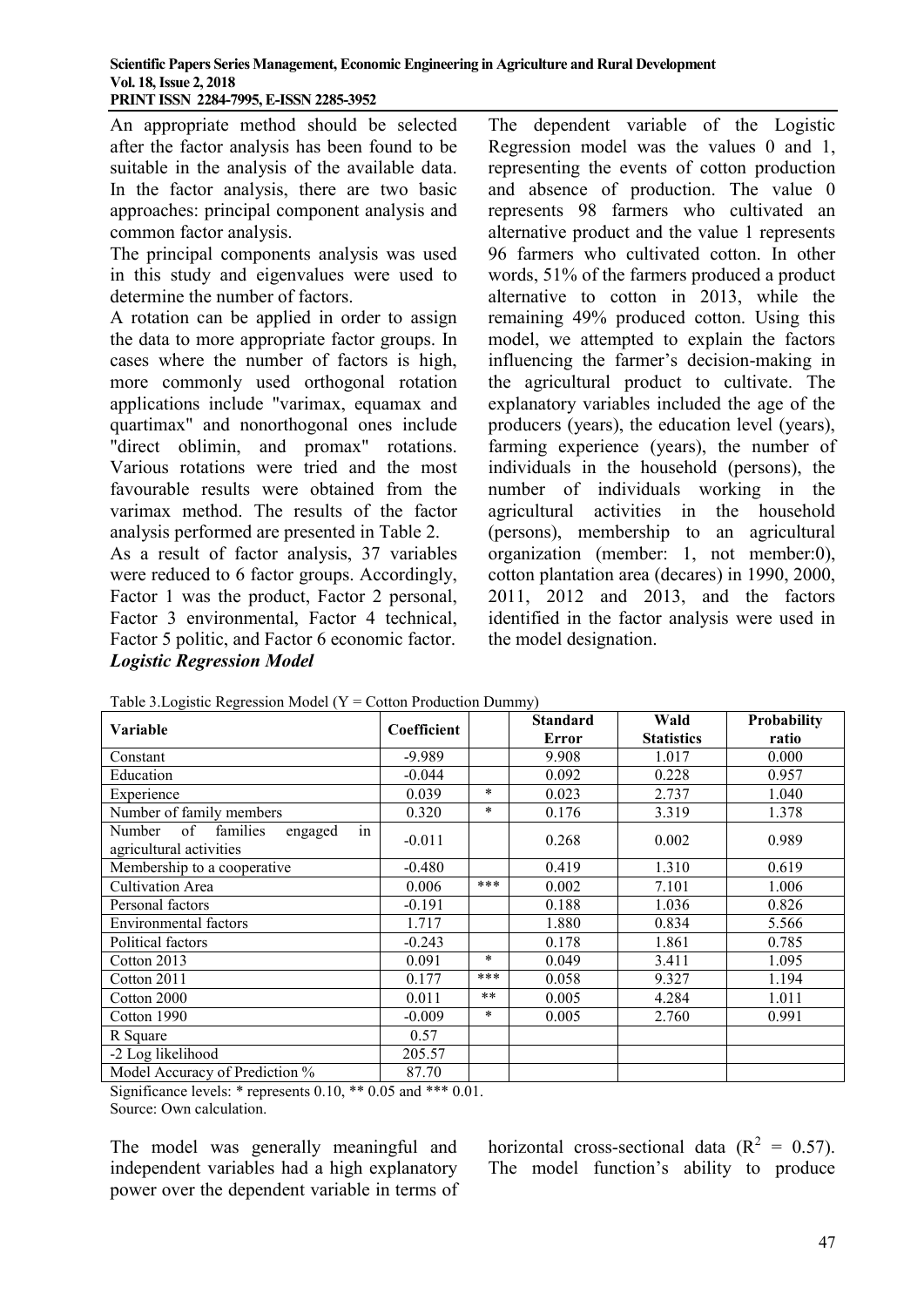**Scientific Papers Series Management, Economic Engineering in Agriculture and Rural Development Vol. 18, Issue 2, 2018 PRINT ISSN 2284-7995, E-ISSN 2285-3952** 

predictions close to the real values was calculated as 88%.

The analysis showed that the independent variables including the farming experience, number of family members, total cultivation area, and cotton plantation areas in 2013, 2011, 2000, 1990 were statistically significant. On the other hand, factor variables obtained from factor analysis were not statistically significant.

The variable of the farming experience was found significant. Its positive coefficient indicates the existence of a synergistic relationship between experience and the probability of producing cotton. The increase in farming experience by one year increases the probability of producing cotton by about 4%. As the farming experience was a variable related to the farmer's age, the age variable was excluded from the model in order to avoid multicollinearity problems. It was found that the number of individuals per household positively correlated with the farmer's probability of producing cotton – when the household population increases, the probability of the farmer producing cotton increases by about 38%.

There was also a positive and statistically significant relationship between the total agricultural area, which was another independent variable, and the cotton cultivation. According to the model results, the increase of the total cultivation area by 10% would increase the farmer's probability of producing cotton by 6%.

The analysis of intermittent cotton production from 1990 to 2013 and the dependent variable of cotton production revealed a significant relationship between the probability of farmers producing cotton and cultivation areas in 2013, 2011, 2000 and 1990. A 1% increase in the number of farmers producing cotton in 2013, would increase the probability of cotton production by about 9%. In 1990, it was estimated that 1% increase in cotton plantation area would reduce the likelihood of producing cotton by about 9%.

# **CONCLUSIONS**

The study revealed that the main factors influencing cotton production decisions in the Eastern Mediterranean Region included the product factor, personal, environmental, technical, political, and economic factors. The logistic regression model estimated that the individual and household characteristics of the farmers were also important determinants of agricultural activities. The most important factors were variables of experience and family population. The independent variables of the total cultivated area and cotton plantation areas in 2013, 2011, 2000 and 1990 were also statistically significant.

The cotton plantation areas in the Eastern Mediterranean region began to shrink in size rapidly after 2000s. This decline could be attributed to the rise in the cost of cotton production, alternative product costs, yield, changes in technical applications, and changes in prices. Indeed, the corn production was 2 times more profitable and soybean production was 1.5 times more profitable than cotton production in the year studied. Therefore, the decision to cultivate cotton was not only affected by the price of cotton but the incentive policies, foreign trade practices and the changes in alternative product prices and yields.

## **ACKNOWLEDGEMENTS**

This study was funded by the Republic of Turkey Ministry of Food, Agriculture and Livestock TAGEM/GDARP (General Directorate of Agricultural Research and Policies) (Project No: TAGEM/TEAD/13/A15/P01/003-003). We would like to thank TAGEM/GDARP.

## **REFERENCES**

[1]Akpınar, M.G., Gül, M., 1998, Developments and seasonal fluctuations in unginned cotton prices in Adana province (in Turkish). KSU Journal of Science and Engineering, 2(1), 100-107.

[2]Aktürk, D., 2000, Measurement of production efficiency: A case study of cotton production, Söke (in Turkish). Ankara University, Graduate School of Natural and Applied Sciences, Department of Agricultural Economics, PhD Thesis, 127 p., Ankara.